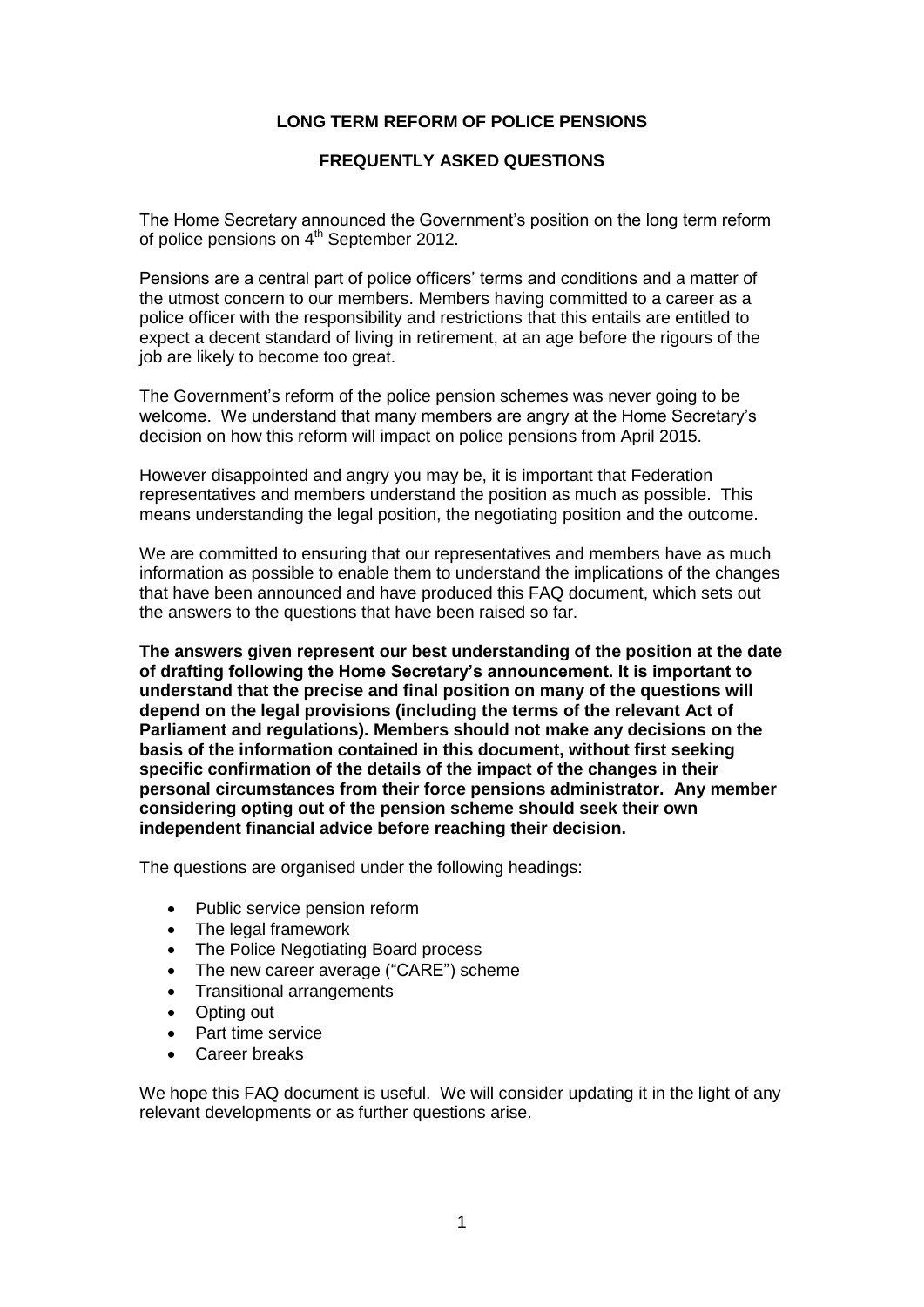# **Public service pension reform**

### **1. Why are pensions being reformed?**

The Government appointed the former Labour Cabinet Minister, Lord Hutton, to undertake a detailed review of public service pensions. Lord Hutton produced an interim report in October 2010 and his final report in March 2011 recommending significant changes to all public service pension schemes.

Neither of the Hutton reports addresses the specific issue of the police pension arrangements in any detail. The reports dealt with public service pensions generally.

Hutton's main recommendation was that existing public service pension schemes should be replaced by new schemes known as "career average" schemes, in contrast to current "final salary" schemes. It was recommended that the new schemes be introduced by 2015.

His other recommendations included:

- making the age at which a pension can be drawn (Normal Pension Age or NPA) the State Pension Age in most public service pension schemes. (The State Pension Age is currently expected to increase to 67 and subsequently to 68);
- having a Normal Pension Age of 60 for uniformed services (including the police); and
- full protection for pensions already earned (sometimes called accrued rights).

The Government accepted the Hutton recommendations as a basis for consultation and undertook discussions in relation to the public service pension schemes, including the police service.

### **2. What are the main differences between the Government's final position on the police scheme and the Government's final position on the other main public service pension schemes?**

The main differences are as follows:

- The cost ceiling (i.e. the total cost of employer and member contributions) is higher in the police scheme than any of the other main public service schemes.
- Member contributions are higher than any of the other main public service schemes.
- The different schemes have different accrual rates and indexing measures.
- Police officers have a Normal Pension Age of 60, compared with State Pension Age (due to rise to 67 and then 68) in most other schemes.
- Police officers who serve until 55 can take an immediate pension on retirement (actuarially reduced calculated from 60 not State Pension Age). No other scheme has this.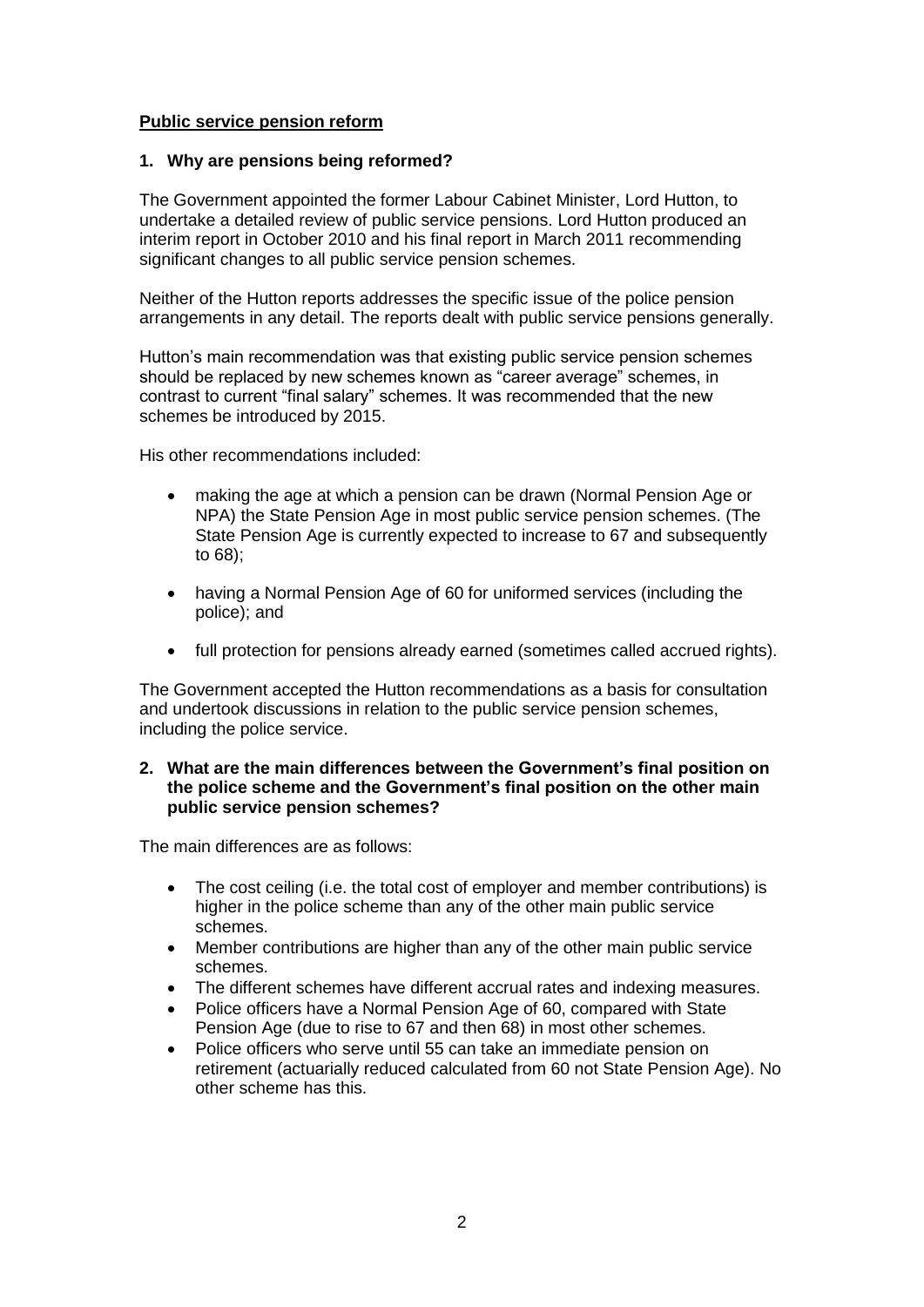# **The legal framework**

# **3. Can the Government introduce the changes to police pensions?**

In short, if the Government is determined to bring in the changes they are able to do so. Further details are available in Ian Rennie's statement at:

<http://www.polfed.org/mediacenter/E81D95CC43DF4F68ABEECBFAA7E8729F.asp>

# **4. Doesn't section 2 Police Pensions Act 1976 prevent the changes applying to existing members?**

Section 2 of the Police Pensions Act 1976 currently prevents the proposals being implemented.

The Home Secretary has indicated that the Government will make the necessary legislative changes to allow the proposals for the police scheme to be implemented as part of the various legal changes needed to bring in new public service pension schemes.

We will consider the detail and the legality of any amendment when it is proposed.

# **5. Do the age discrimination laws prevent the changes?**

We are advised that the changes are likely to be regarded as justifiable, in part because of the tapering provisions.

## **6. Can't we stop the changes by arguing that our pensions have been missold?**

In relation to the legal position on a collective level, during the discussions at PNB we have been closely advised by our lawyers as to all potential avenues for challenge, including legitimate expectation, general "mis-selling" and human rights. We have been clearly advised that such arguments will not prevent the Government from making the changes if it is determined to do so.

It is most unlikely that that individual claims for compensation for "mis-selling" will succeed. Further Q&A on this issue will follow in due course.

# **The Police Negotiating Board process**

# **7. What was the original proposal?**

The Home Secretary set out her proposals for what was called "the reference scheme" in a letter dated 27 March 2012, a copy of which is available at:

[http://www.polfed.org/Letter\\_HS\\_to\\_John\\_Randall\\_Pensions\\_270312.pdf](http://www.polfed.org/Letter_HS_to_John_Randall_Pensions_270312.pdf)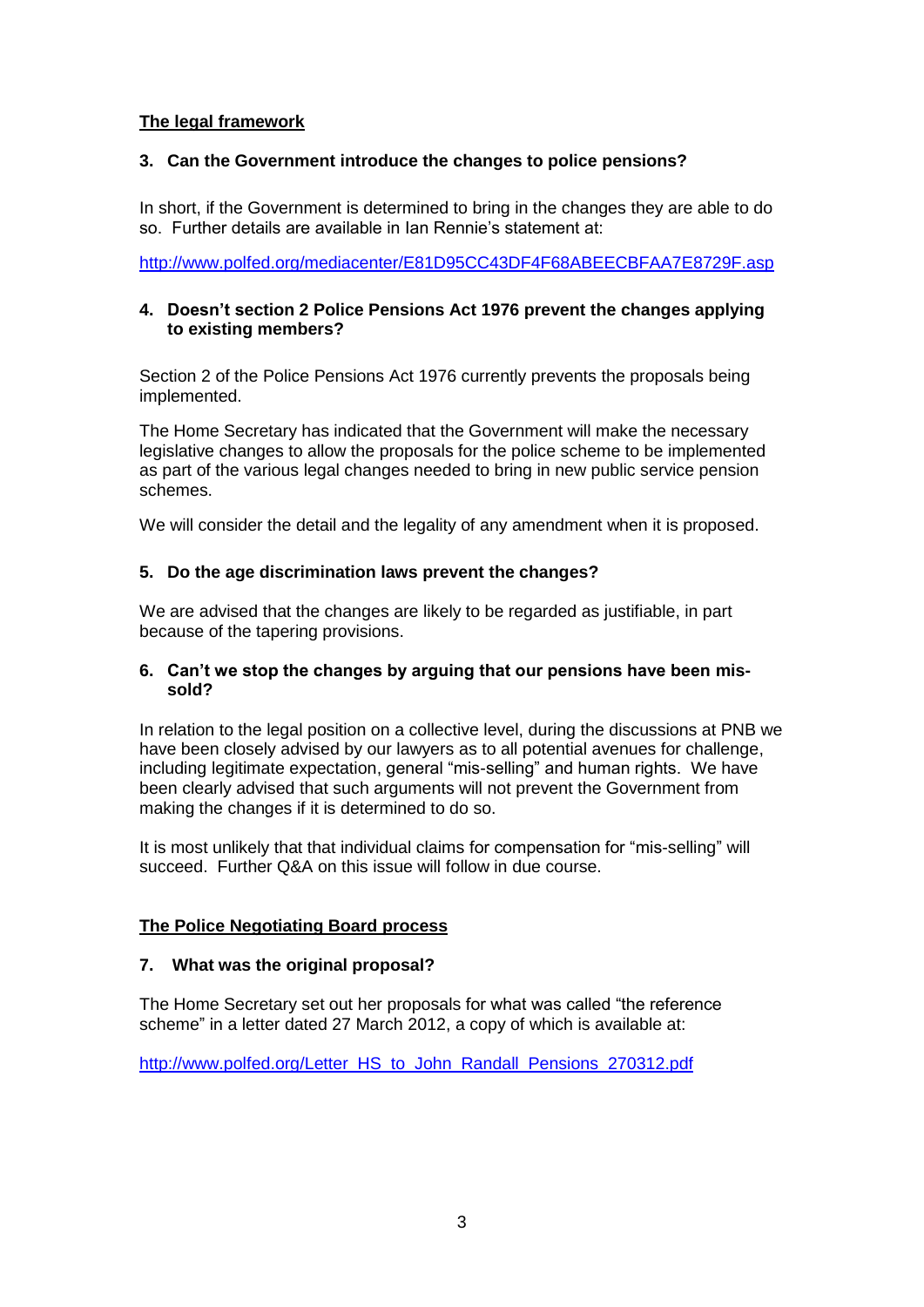# **8. What was the Federation's response to the consultation process?**

The Federation, as the biggest component part of the Staff Side of the Police Negotiating Board, set out its response to the proposal in great detail in a letter dated 22 June. A copy is available at:

[http://www.polfed.org/Letter\\_HS\\_to\\_SS\\_response\\_to\\_pensions\\_220612.pdf](http://www.polfed.org/Letter_HS_to_SS_response_to_pensions_220612.pdf)

Amongst other points, the response:

- emphasised the importance of pensions to police officers and the unique features of police service;
- argued for the application of any changes to new joiners only;
- sought the best possible transitional arrangements;
- protested about contribution levels; and
- expressed grave concern at the proposal that police officers would have to serve until 60 or otherwise would only be entitled to their pension at State Pension Age (currently due to rise to 67 and subsequently expected to rise to 68).

It became clear that if Staff Side did not engage in discussions about members' priorities after that response, then the Home Secretary would impose the reference scheme set out in her letter of 27 March.

## **9. What would the reference scheme have meant?**

The details are set out in the Home Secretary's letter of 27 March.

In particular it would have meant that any member who joins the new career average scheme would have had to serve until 60 in order to be entitled to that pension from retirement and a member who left before 60 would not be entitled to their pension until State Pension Age (currently expected to rise to 67 and then to 68).

## **10. Why did the Federation not refer the matter to the Police Arbitration Tribunal?**

Pensions are non-negotiable and not subject to arbitration. The Government is only required to consult the Police Federation in respect of police pensions.

## **11. What are the differences between the reference scheme and the details announced by the Home Secretary?**

The main differences are as follows:

- any member who serves until at least 55 will be able from that point to retire and take their career average pension immediately, actuarially reduced from 60 (rather than from State Pension Age); and
- improved transitional arrangements, outside the cost of the new scheme, in particular:
	- o an extension of full protection to members of the 1987 Police Pension Scheme and aged 38 or over and 10 years or less away from being able to retire with a maximum 30 year pension; and
	- o tapering protection to those within four years of full protection.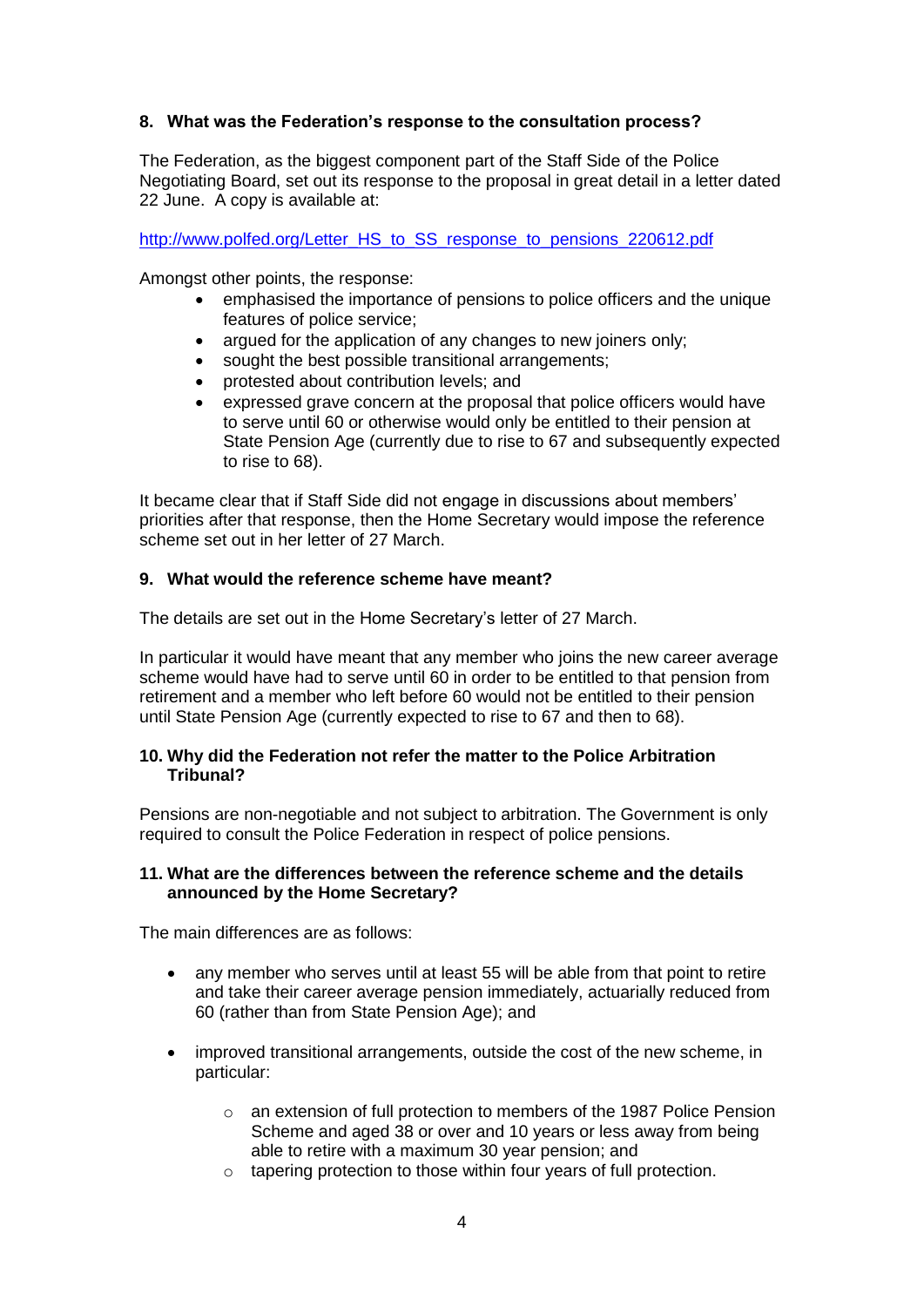# **12. Why are the new arrangements not just applying to new joiners?**

Following the Hutton Report, the Government is committed to moving all existing members of public service pension schemes, including the police, into new career average pension schemes by 2015 (other than those who are subject to full transitional protection).

We argued that this was inappropriate, but the Government was not prepared to make an exception for police officers.

We have at all times considered the scope for legal challenge to the Government's approach. (See questions on "The legal framework" above.)

# **13. Could we not just have paid higher contributions to keep PPS/NPPS open?**

We have expressed serious concern about the unaffordable levels of contributions. In any event the Home Office made it clear that even if some members were prepared to pay even higher levels, there was no scope to keep PPS and/or NPPS open.

## **The new career average ("CARE") pension scheme**

#### **14. What is a career average pension scheme and how is it different from a final salary scheme?**

In a final salary scheme the pension is calculated by reference to pensionable service and final salary (as defined in the relevant rules). In the PPS members' pensions are calculated by reference to the appropriate number of sixtieths (with the right to commute some pension for a lump sum). In the NPPS members' pensions are calculated by reference to the appropriate number of seventieths (with a lump sum as well).

In a career average scheme, each year the member earns a "slice" of pension, calculated by the accrual rate. The provisional accrual rate for the new scheme is 1/55.3, which means that each year a member will earn a pension of  $1/55.3<sup>rd</sup>$  of his or her salary that year. That slice is then uprated by reference to an indexing measure. In the new scheme the indexing measure is CPI + 1.25% during pensionable service.

Both final salary and career average schemes are "defined benefit" schemes, where members' benefits are fixed by reference to the relevant rules. This is in contrast to "defined contribution" pensions. In defined contribution pensions, the amount of contributions (either member or employer only or both) is fixed and the pension that results depends on the investment performance of the fund.

#### **15. What does CARE mean?**

It stands for "career average revalued earnings", meaning a pension scheme where pensions are calculated on the basis explained in the previous question, with a slice of pension being earned each year which is then revalued by reference to an indexing measure.

### **16. What is CPI?**

It is the Consumer Prices Index, a measure of inflation.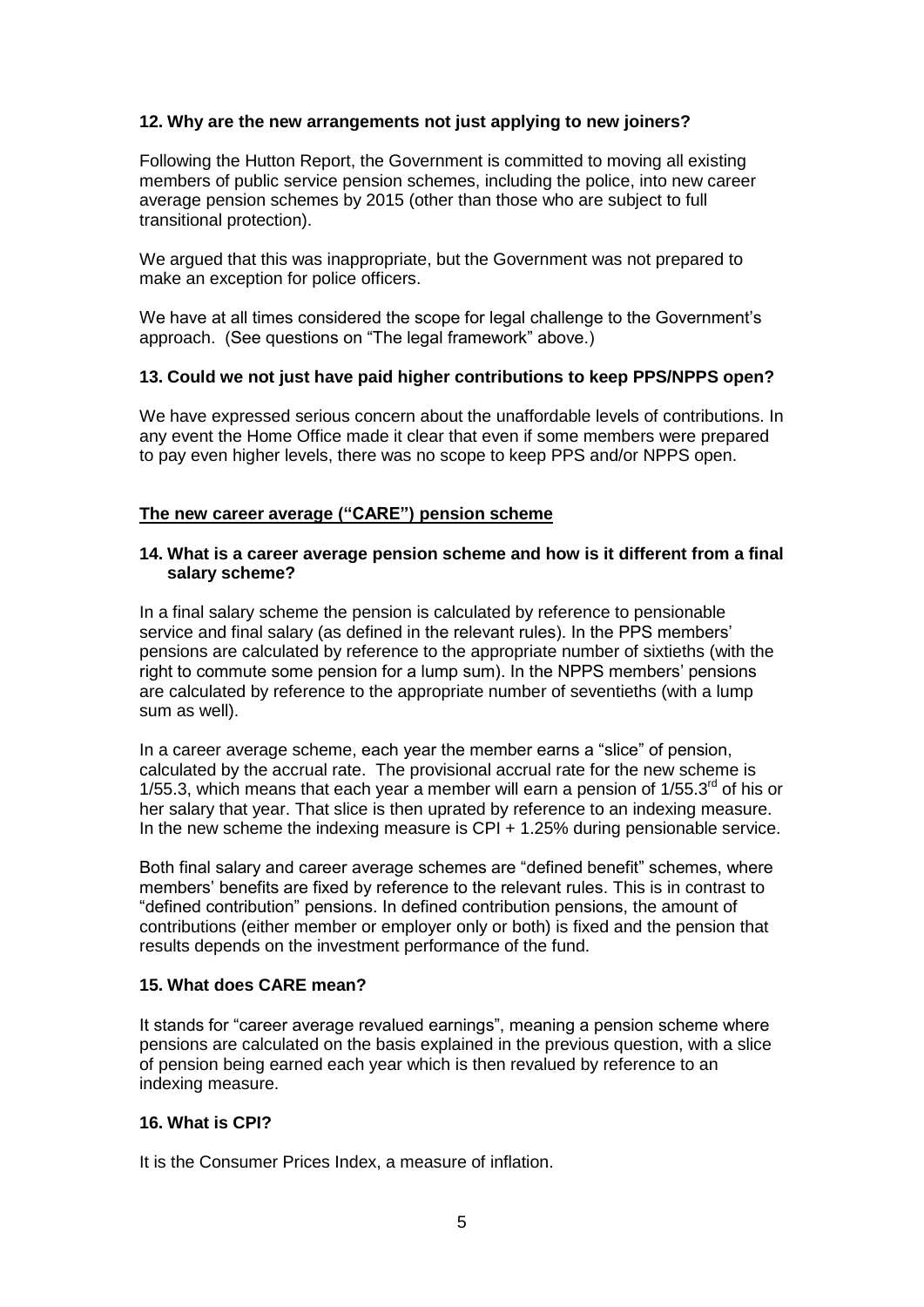# **17. Will my pension still be a fixed fraction of my final salary?**

No. A member with maximum service under PPS would get a pension of 2/3rds of their final salary (subject to any commutation) and in NPPS a pension of ½ final salary. In a career average scheme the pension is not fixed as a fraction of final salary. It will be the total value of all the slices earned during service.

## **18. Does career average mean that my pension will be a fixed fraction of my average salary over my service?**

No. It is not calculated by working out the average salary over a member's career at the end of service and then applying the relevant accrual rate.

The pension is the total of the annual "slices" of pension appropriately index linked.

#### **19. How will indexation work?**

While a member is in service and contributing to the pension, each year 1.25% will be added to the level of CPI and the total figure used.

For example:

- $\bullet$  If CPI is 1%, the indexation will be 2.25%.
- $\bullet$  If CPI is 2%, the indexation will be 3.25%.
- If CPI is 3%, the indexation will be 4.25%.

#### **20. How does the career average work in practice?**

Take a member earning £29,000 in year 1, £30,000 in year 2 and £31,000 in year 3 with CPI at 2%, the pension being earned would be as follows:

|  | • In Year 1 1/55.3 x £29,000 | $=$ £524.42 |
|--|------------------------------|-------------|
|  | .<br>- ^^^ ^^^               | . <u>.</u>  |

- In Year 2 1/55.3 x £30,000 = £542.50
- $\bullet$  In Year 3 1/55.3 x £31,000 = £560.58

By the end of year 3 the pension entitlement would be:

|                           | • £524.42 x 1.0325 x 1.0325 = |     | £559.07  |
|---------------------------|-------------------------------|-----|----------|
| • £542.50 $\times$ 1.0325 |                               | $=$ | £560.14  |
| $\bullet$ £560.58         |                               |     | £560.58  |
|                           | Total                         | $=$ | £1670.79 |

The figure of 1.0325 is used to increase the slice by CPI (in this case assumed to be 2%) + 1.25%, which gives a total of 3.25%.

That process continues throughout pensionable service. The final pension is the total of all the slices added together, that amount is payable as the annual pension (subject to an option to commute for a lump sum).

If CPI varies (which is likely to be the case from year to year), so will the indexing figure.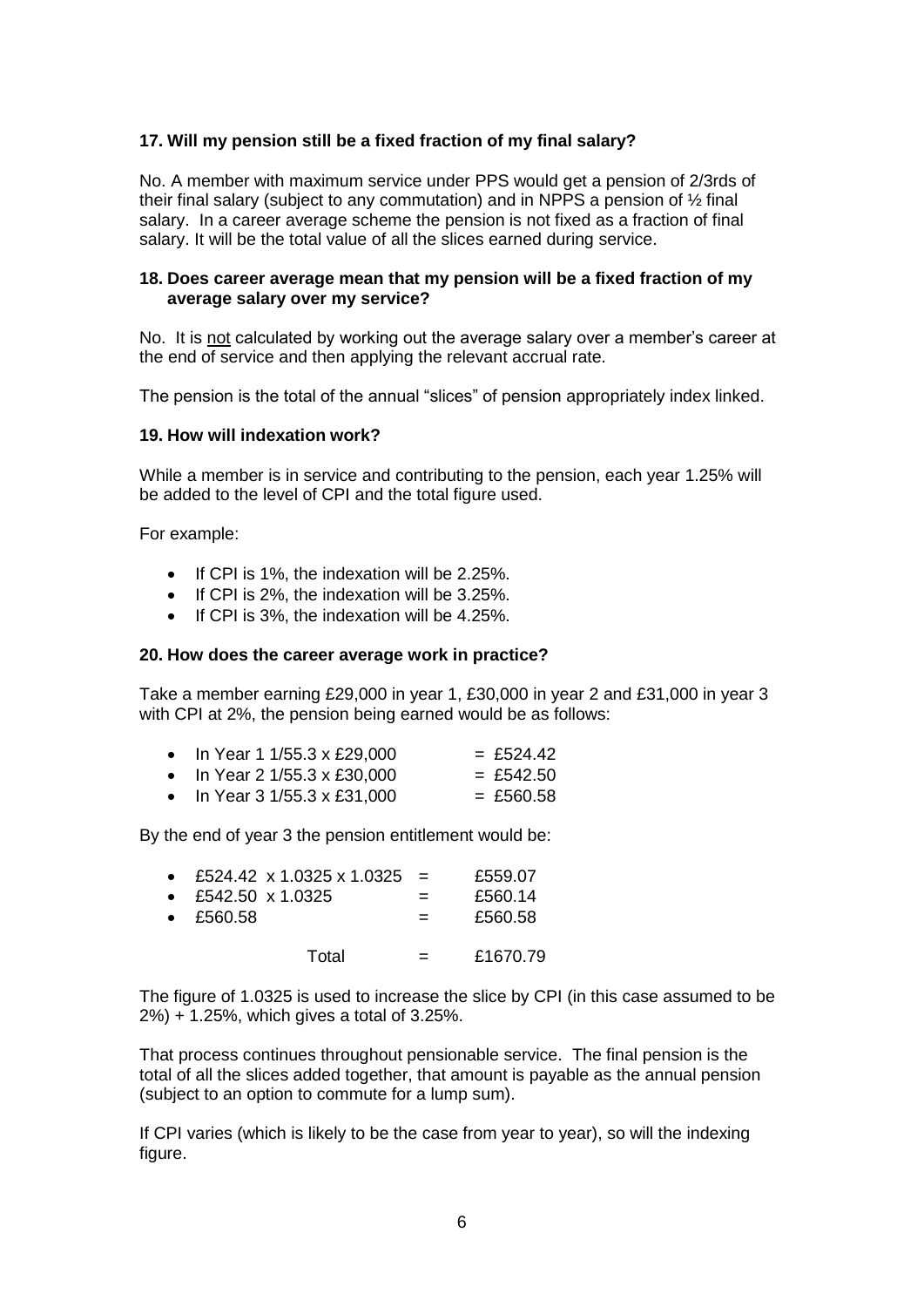# **21. Will there be a lump sum under the new scheme?**

Members will have an option to commute (exchange) pension for a lump sum with fixed factors, each £1 of pension given up will give a lump sum of £12. Commutation will be subject to HMRC regulations and limits.

### **22. What will the position be in relation to ill health retirement in the new scheme?**

The position will be based on the approach in NPPS. It has not been dealt with in any detail.

Further information will be provided about this as soon as it is available.

## **23. When will the changes take effect?**

The Government intends the new scheme to begin in April 2015. Some members will not have to join the new scheme at that point (see "Transitional arrangements" below).

## **Transitional arrangements**

## **24. How do the transitional arrangements work?**

Serving members will fall into one of three main categories:

- those who benefit from "full protection", who will not have to transfer into the new scheme;
- those who benefit from tapering protection, who will have to transfer into the new scheme, but not immediately; and
- those who are not protected, who will have to transfer into the new scheme when it is introduced in April 2015.

The position of each group (and in relation to opting out) is dealt with in more detail below.

Those members who are not fully protected, have their accrued rights in PPS and NPPS protected. This is dealt with below.

#### **25. Who benefits from full protection?**

- PPS members who, as of 1 April 2012, have 10 years or less to age 55 or have 10 years or less to age 48 and are 10 years or less from a maximum unreduced pension; and
- NPPS members who as of 1 April 2012, have 10 years or less to age 55.

#### **26. What does "full protection" mean?**

Fully protected members will see no change in when they can retire, nor any decrease in the amount of pension they receive. This will be achieved by remaining in their current scheme until they retire.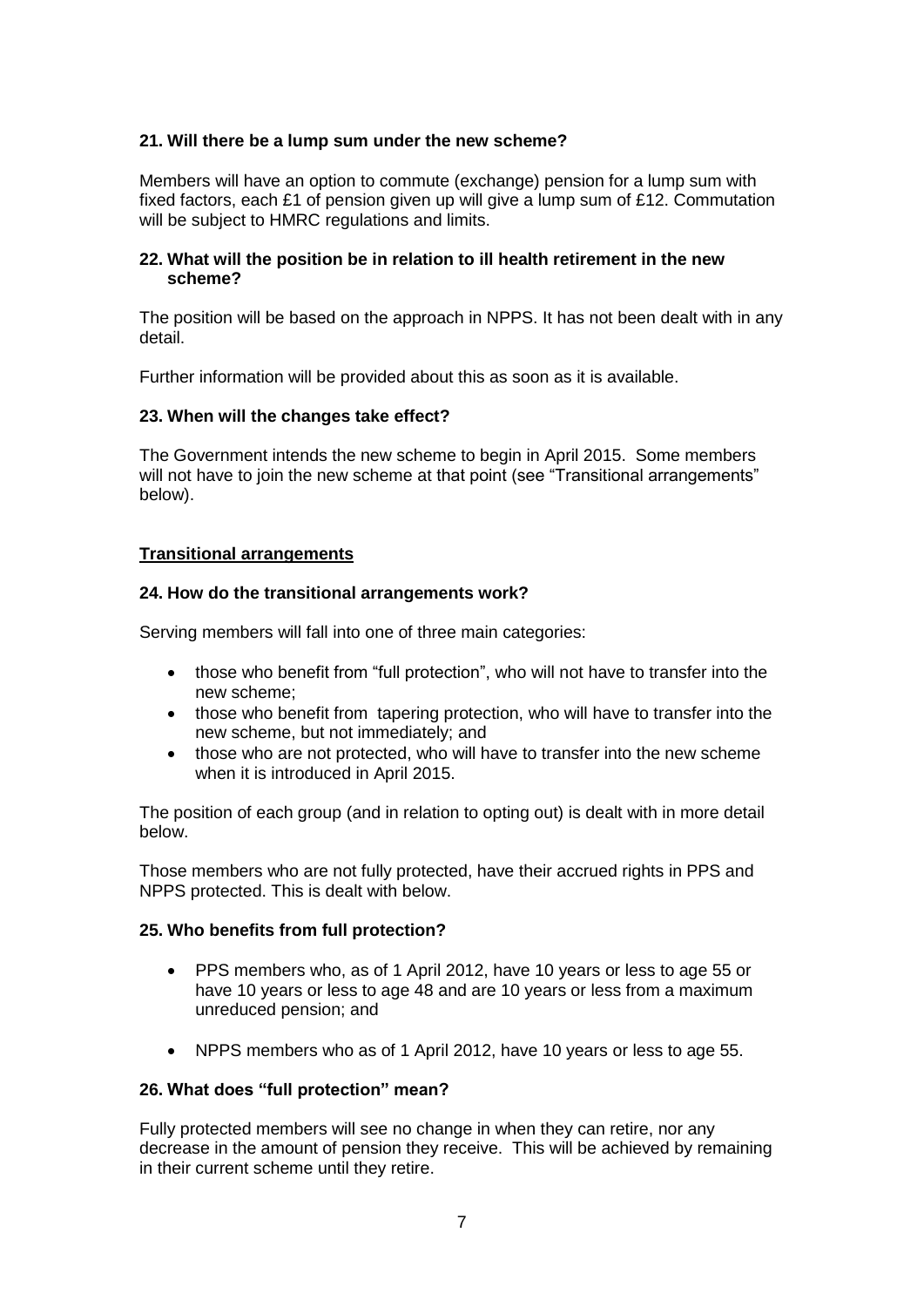# **27. Who benefits from tapering protection?**

Members who are within 4 years of qualifying for transitional protection, as of 1 April 2012. Further details are in the tables at Annex A of the Reform Design Framework document at:

[http://www.polfed.org/20120904FINAL\\_Police\\_pensions\\_RDF.PDF](http://www.polfed.org/20120904FINAL_Police_pensions_RDF.PDF)

## **28. What does tapering protection mean?**

A member who is covered by the tapering protection will continue to accrue pensionable service in their current scheme for a limited period after April 2015.

The maximum additional period of service that will be accrued in this way will be 2557 days (7 years). The minimum additional period will be 54 days. The last possible day of such additional service will be 31 March 2022.

The underlying principle is that the closer a member is to full protection, the more additional service they will be allowed to accrue. This is intended to avoid what would otherwise be a "cliff edge", where a couple of days service would make the difference between full protection and no protection.

At the end of any additional period, the member will transfer to the new scheme.

## **29. How do the tapering tables work?**

You first need to work out which table applies.

Then, if one of the first two tables applies, find the appropriate row by reference to date of birth. If the third table applies, find the appropriate row by reference to service start date. If the fourth table applies, find the point where age and length of service meet.

Once that is done read across to the number of days of protection. Those will be additional days in the PPS/NPPS before transfer to the new scheme. The first three tables also include the date of transfer (which is the date of the end of protection).

## **30. What is happening to accrued rights for members who transfer into the new scheme?**

Members who are not fully protected will:

- if they do not benefit from tapered protection, transfer to the new scheme when it is introduced in April 2015; or
- if they do benefit from tapered protection, transfer to the new scheme after accruing the appropriate period of additional service in their current scheme.

In each case, such members' accrued rights are protected in the following way:

• the "old scheme" (PPS or NPPS) pension will be calculated by reference to the final salary rules of the old scheme. i.e. Calculated on the final salary at that time ("final final" salary) and not by reference to the salary at the point of joining the new scheme;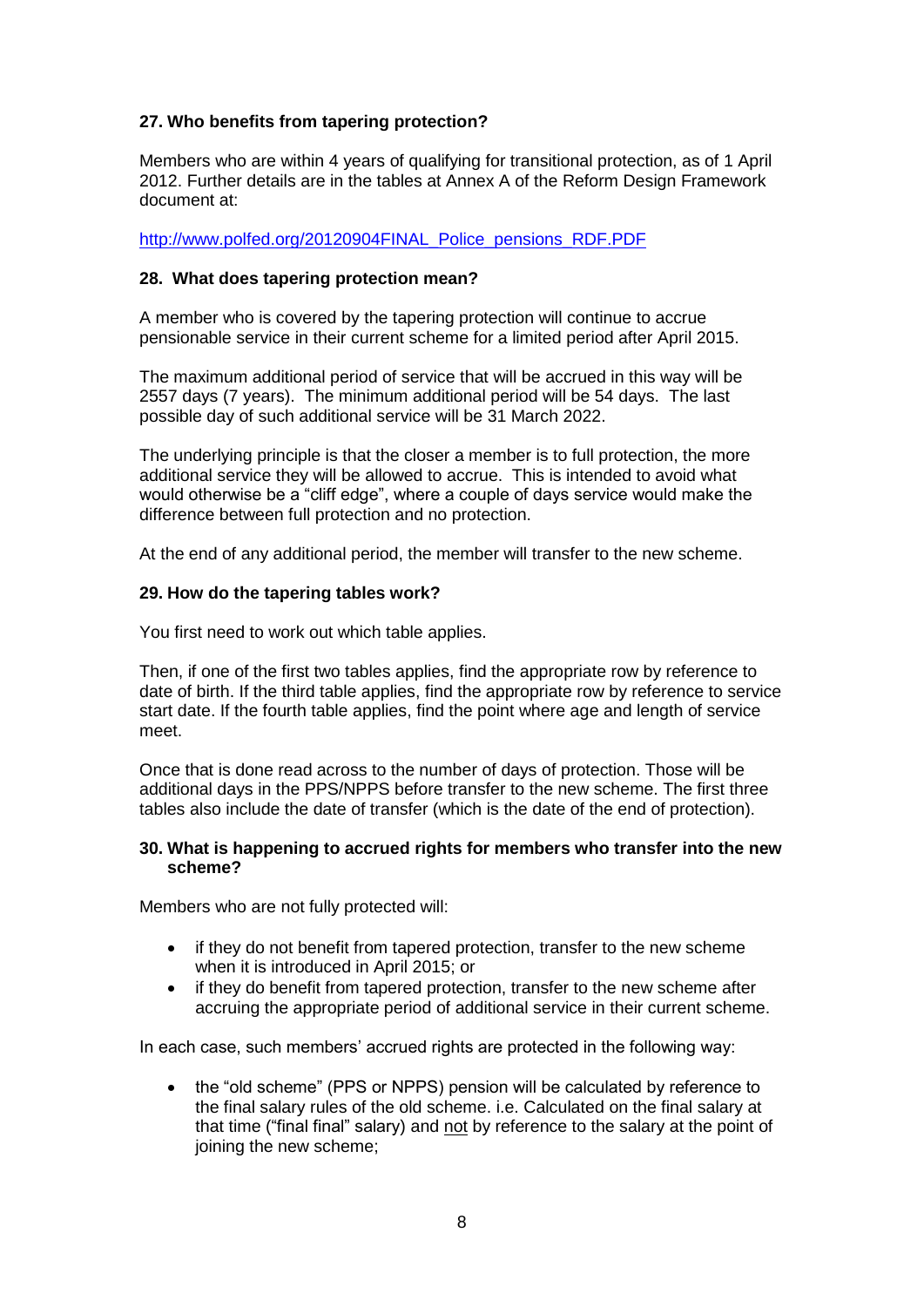- for PPS members, the accrual rate will not simply be 60ths, it will be weighted to reflect the expectation of double accrual (see further details below);
- for PPS members, the old scheme pension can be accessed at the age/service point that would have applied in PPS (see examples below);
- for NPPS members, the old scheme pension can be accessed at 55.

On the last two points, there are two important caveats:

- the ability to access the pension at the PPS/NPPS age/service point will be conditional on continuing to contribute to the new pension scheme; and
- the PPS/NPPS pensions can only be accessed by retiring. It will not be possible to take the pension while continuing to work.

The interaction between taking the old scheme pension and the new scheme pension is dealt with in more detail below.

## **31. What about commutation of lump sums under the PPS?**

There is nothing specific in the documents issued by the Home Office about lump sums. Our expectation is that the same rules which currently apply will continue to apply as part of the protection for accrued rights, subject, as now, to any relevant HMRC rules.

Further information will be provided about this as soon as it is available.

## **32. How does the weighted accrual rate work?**

Weighted accrual is intended to address the expectation of PPS members to double accrual (i.e. of each year counting for 2/60ths) in the last 10 years.

The formula adopted means that the PPS service will have applied to it the average accrual rate that would have applied if the member's entire pensionable service (PPS and new scheme) had been in PPS. This is better than the simple application of 60ths would be.

In order to understand this, a useful starting point may be to consider the following examples under PPS, leaving aside the new scheme for a moment:

- a PPS member who serves for 20 years or less will have an accrual rate of 60ths;
- a PPS member who serves for 30 years will, because of double accrual, have an average accrual rate of 45ths (as 40/60ths is the same as 30/45ths);
- a PPS member who serves for between 20 and 30 years will have an average accrual rate somewhere between 45ths and 60ths.

The formula replicates the position in relation to average accrual rate and applies that to the member's PPS service. The formula is

PPS pension = no. years service in 1987 scheme x Weighted accrual rate x Final salary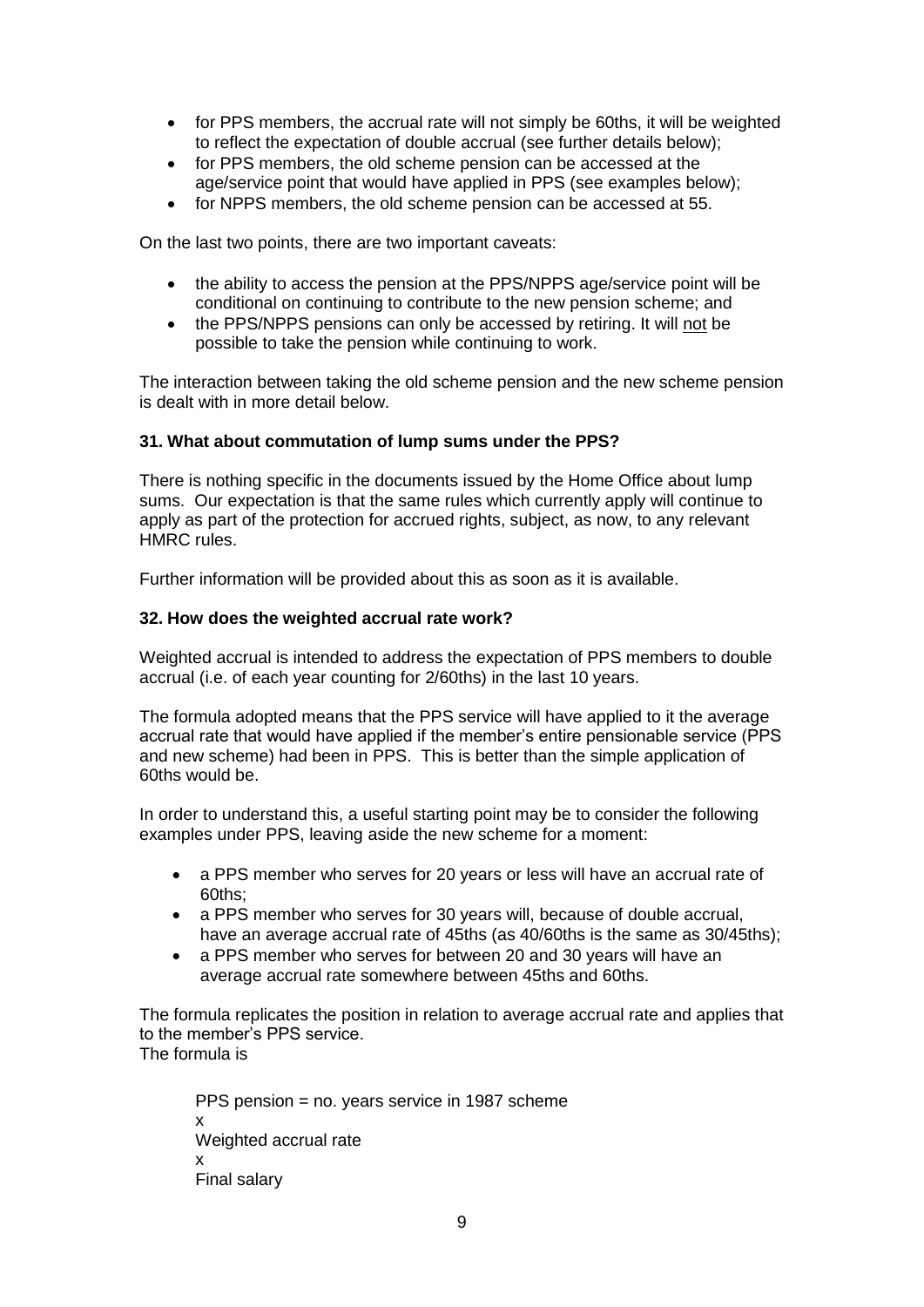The weighted accrual rate is:

Years that were or would have been at single accrual rate x 1/60th

+

Years that were or would have been at double accrual rate x 2/60ths

Divided by

total no. of years service

(No more than a total of 30 years' service can count towards the weighted accrual rate.)

# **33. When will a member of PPS who transfers to the new scheme be able to access their PPS pension?**

At the same age/service point that would have applied in PPS. Thus:

- immediately after 30 years' pensionable service; or
- from 50 with 25 years' pensionable service; or
- from their voluntary retirement age (see regulation A4 Police Pensions Regulations 1987).

However, this is dependent on continuing to be a member of the new scheme and the pension will not be payable before retirement.

# **34. Can members take their PPS/NPPS pensions and carry on serving?**

No. Pensions will not be paid before retirement.

# **35. What would happen if a member retired and rejoined?**

The power to "abate" payment (i.e. not to pay pension) during a further period of police service will be retained, and, we understand is likely to be applied.

It should be added that there would not be any right to rejoin after retirement.

# **36. What will happen if a PPS member who joins the new scheme retires before 55?**

The member will have two pensions.

• The PPS pension, based on PPS service to 1 April 2015 and any additional tapering service, will become payable (if s/he retires) at the same age/service point it would have done under PPS (e.g. immediately on 30 years' service, from 50 with 25 years' service).

That pension will be based on the final salary at the point of retiring and on the basis of weighted accrual.

• The career average pension will not be payable until State Pension Age (unless it is taken early with actuarial reduction calculated from that age).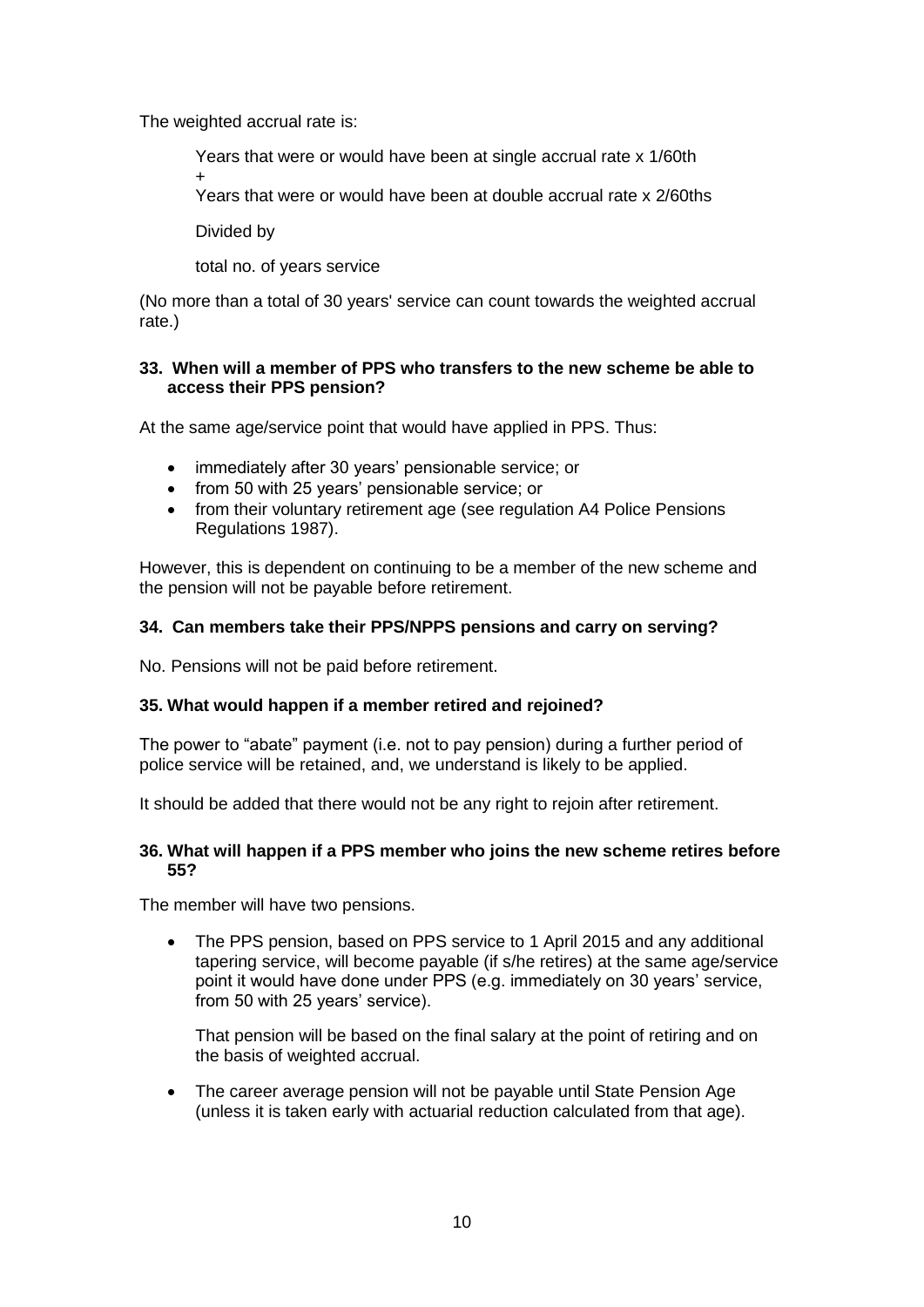## **37. What will happen if a PPS member who joins the new scheme retires at or after 55 (but before 60)?**

The PPS pension will be payable in the same way as the previous question.

The career average pension can be taken immediately, with actuarial reduction calculated from the age of 60 (rather than State Pension Age). If it is not taken immediately, it will be payable from State Pension Age.

## **38. What does actuarial reduction mean?**

Where a pension is paid early, it is paid at a lower level to reflect the fact that it is paid for longer.

The intention is that the actuarially assessed value of the pension entitlement is the same.

## **39. If a pension is actuarially reduced, is the reduction permanent?**

Yes, the reduction does not cease to apply when the member reaches the age from which reduction is calculated.

## **40. What difference does actuarial reduction make?**

The Home Office has indicated that while it is not possible to give a fixed formula, a general "rule of thumb" is between 4% and 5% reduction for each year that the pension is taken early.

Clearly any member considering taking an actuarially reduced pension would need to obtain a precise calculation from their pension administrator before reaching a final decision.

# **Opting out**

# **41. What will happen if a member who is not fully protected does not join or opts out of the new scheme?**

Clearly they will not pay pension contributions and will not accrue any pension or be entitled to any other benefits (such as death benefit) under the new scheme.

They will also be treated as a deferred pensioner in PPS/NPPS. In PPS a deferred pension is not payable until 60. In NPPS a deferred pension is not paid until 65.

The position of a member who opts out of the new scheme when they have reached the point at which they could draw a PPS/NPPS pension is still to be clarified. Further information will be provided on this as soon as it is available.

# **42. What happens if a member of PPS opts out before April 2015?**

They will not be able to opt back in. They will lose access to the "final final" salary link (i.e. the salary at the point of retirement) for their PPS service, they will not benefit from the weighted accrual and they will not be able to draw their PPS pension at the age/service point which would have applied under PPS. Instead they will become entitled to a deferred pension under PPS, which is not payable until 60.

They will however be able to opt into NPPS up to March 2015, although this is subject to some significant limitations and to join the new scheme from April 2015.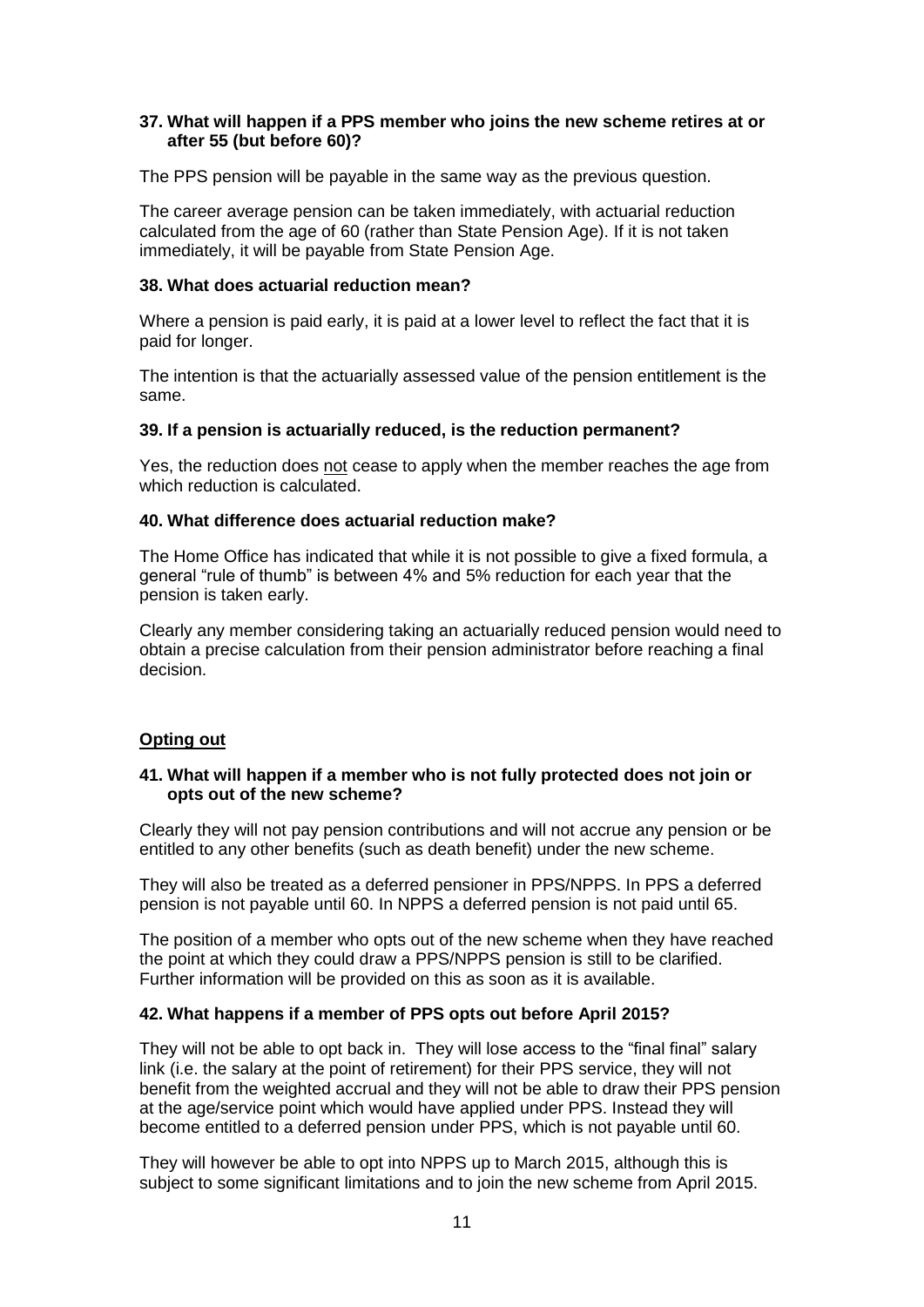# **43. What happens if a member of NPPS opts out before April 2015?**

Under the current regulations, members of NPPS can opt back in (although this is subject to some significant limitations). If they did not opt back in by April 2015 the "final final" salary link (i.e. the salary at the point of retirement) would be lost and they would not be able to draw their NPPS pension until 65.

# **44. Would members be better off opting out and investing their contributions?**

The Federation cannot give financial advice. Any member thinking of opting out is strongly advised to take their own independent financial advice before doing so and to consider the following points:

- Under the new scheme the employer's contribution is 14.3% of pensionable pay. If a member opts out, this is lost.
- The consequences in relation to their accrued rights, i.e.:
	- o The loss of the link to "final final" salary on retirement
	- o (for members of PPS) the loss of weighted accrual
	- o (for members benefitting from tapering or transitional protection) the loss of future protection
	- o The loss of the ability to access the PPS/NPPS pension at the age/service point that would have applied in PPS (which includes at 30 years' service or 50 with 25 years' service) or NPPS (which would be 55).
- Other consequences including:
	- o No access to ill health retirement benefits
	- o No access to death benefit

#### **Part time service**

## **45. What is the position of officers who are serving part time or who have had part time service?**

Most of the issues are likely to relate to transitional arrangements and the protection of accrued rights. The position under the new scheme should be dealt with on a prorata basis in a similar way as it is now.

The Federation has been concerned throughout the discussions at the PNB to ensure that officers with part time service are treated properly and made it clear that such officers must be treated no less favourably than officers whose service has been full time.

The precise way in which this will be achieved has not yet been determined. The Home Secretary's Reform Design Framework expressly states that the treatment of officers with part time service will be addressed in further discussions.

Further information will be provided about this as soon as it is available.